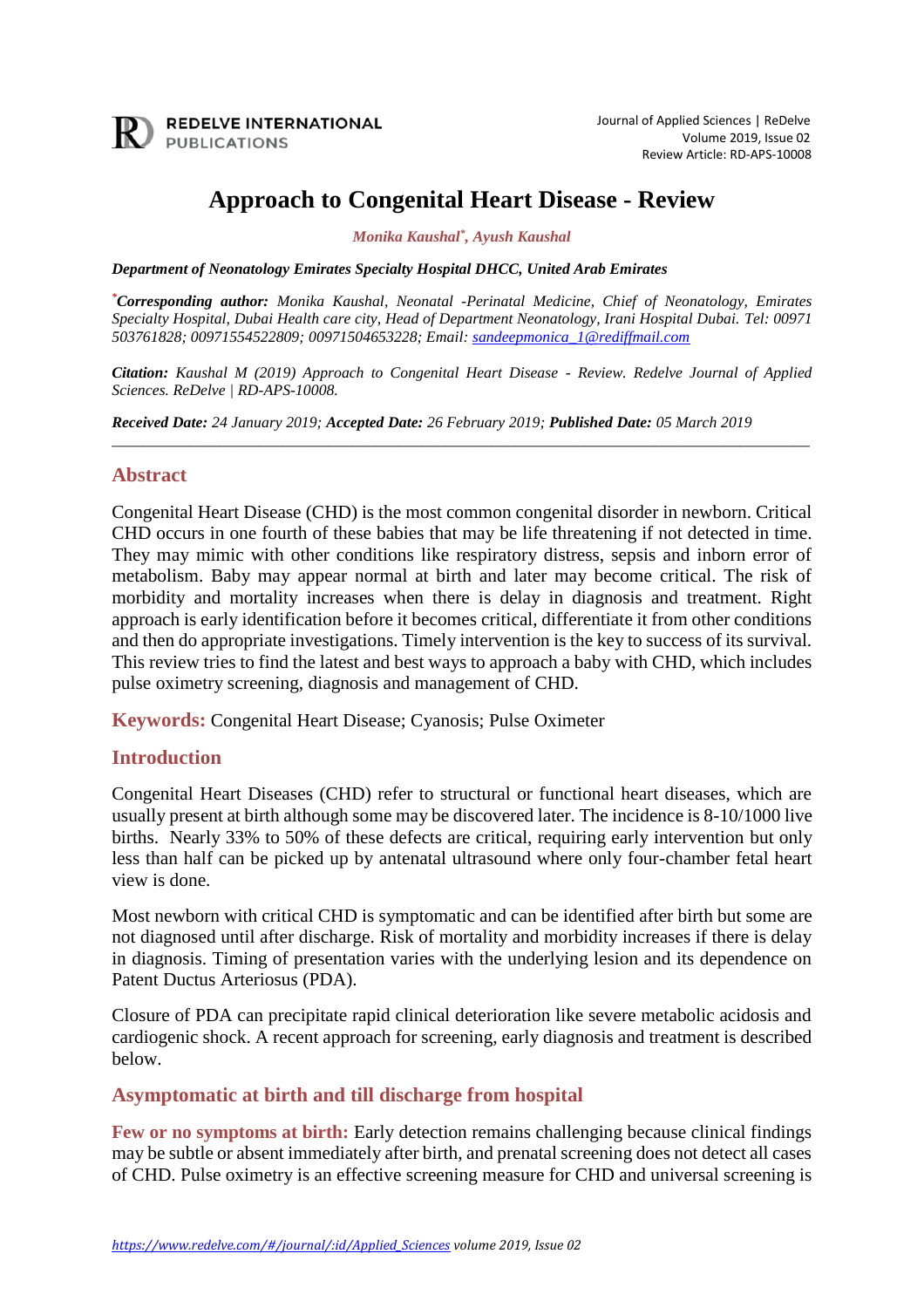recommended by the American Academy of Pediatrics.

## **Pulse Oximetry Screening**

Newborn screening is specifically directed towards identifying seven specific lesions:

- 1. HLHS
- 2. Pulmonary Atresia (PA)
- 3. TOF
- 4. TAPVC
- 5. TGA
- 6. Tricuspid Atresia (TA)
- 7. Truncus Arteriosus (TAC)
- **Timing** performed after 24 hours of life or as late as possible if early discharge is planned. If done early should be repeated.
- **Instrument** a motion-tolerant pulse oximeter.
- **Probe placement** Right hand (preductal) and either foot (postductal). Screening at both locations can occur simultaneously or in direct sequence.
- **Personnel** Qualified and trained personnel.
- **Criteria for positive screen** A positive test includes fulfilling **one** of the following three criterion:
- SpO2 <90 %
- SpO2 <95 % in both upper and lower extremities on three measurements, each separated by one hour
- SpO2 difference  $>$ 3 % between the upper and lower extremities
- Limitation: failure to identify left obstructive lesions, acyanotic lesions, such as VSD. A negative result does not exclude potentially significant CHD.



**Figure1:** Interpretation of screening test.

## **Early serious life-threatening presentation**

Must suspect CHD in babies who present with shock, cyanosis, tachypnea and pulmonary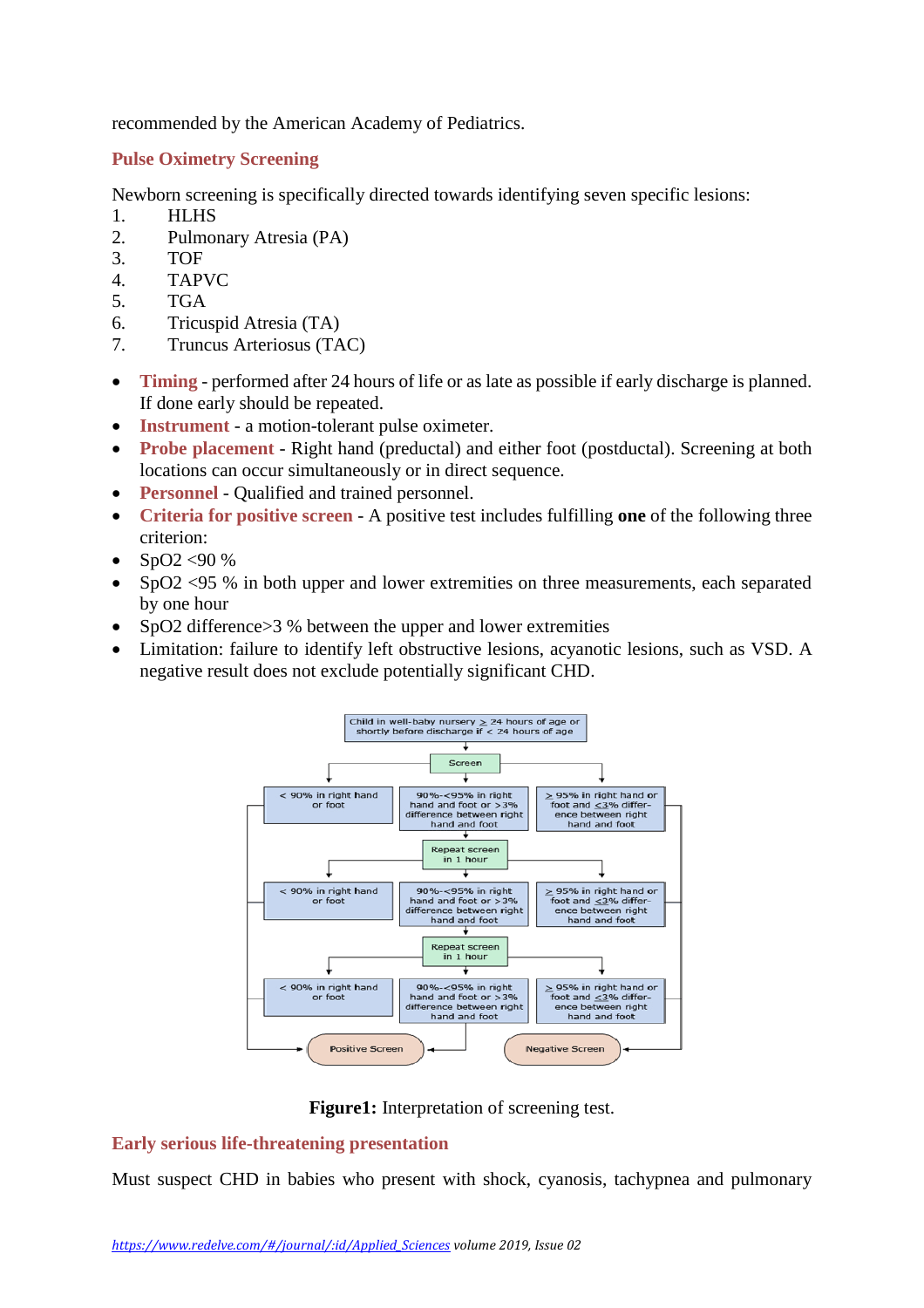edema.

- **a. Shock:** Cardiomegaly or murmur points towards cardiogenic shock and must be differentiated from septic shock. It occurs in left heart obstructive lesions (eg, HLHS, critical AS and IAA) where systemic perfusion is lost.
- **b. b. Cyanosis:** Cyanosis is observed in nonductile-dependent lesions like TAPVC, TOF, TA and TAC. Differential cyanosis occurs in critical COA or IAA, where the deoxygenated flow through the ductus supplies the lower half of the body's circulation, but oxygenated blood flow from the left heart supplies the upper body via the vessels proximal to the site of arch obstruction. Cyanosis occurs when reduced hemoglobin is  $>3$  g/dL and may be absent in mild desaturation (>80 %) or anemia. PDA closure can precipitate profound cyanosis in duct dependent pulmonary circulation (critical PS or PA), Duct dependent systemic circulations (including HLHS and critical AS) and mixing between parallel pulmonary and systemic circulations (TGA).
- **c. Pulmonary edema:** It occurs in TAC, obstructed TAPVC, and Pulmonary hemorrhage in PDA due to rapid fall in pulmonary vascular resistance.

**C. Later presentation** - Around two weeks of age so postnatal visits must include detailed cardiac examination.

# **I. Clinical manifestations**

- 1. Feeding difficulty- interrupted feeding, decreased intake, taking too long time
- 2. Respiratory distress- fast or hard breathing, persistent cough or wheeze.
- 3. Central cyanosis or persistent pallor
- 4. Excessive irritability
- 5. Excessive sweating during feeding or sleep
- 6. Poor weight gain
- 7. Decreased activity or excessive sleeping

# **II. Examination**

## **General physical examination**

Cyanosis (oral mucosa or nail beds), skin mottling, and ashen grey color are clues to severe cardiovascular compromise. Look for Pattern of breathing, work of breathing and use of accessory muscles. Palpation of distal extremities, temperature and Capillary Refill Time (CFT) is imperative. The cool neonate with delayed CFT should be evaluated for CHD. Absent or diminished distal pulse is suggestive of obstruction of the aortic arch.

# **Cardiovascular examination**

- 1. **Abnormal heart rate** HR < 90/min or > 160/min for neonates up to six days of age, ECG is performed to look for arrhythmia
- 2. **Precordial activity** Precordial palpation ascertains whether the heart is located on the left side of the chest. Dextrocardia is often associated with complex CHD. In addition, palpation may detect the following:
- 1. Ventricular impulse in the lower left parasternal area suggestive of RV volume or pressure overload.
- 2. Increased apical activity suggestive of LV volume or pressure overload.
- 3. Thrill due to outflow tract obstruction or a restrictive VSD.
- 4. S2 splitting it is physiological with inspiration and becomes single during expiration.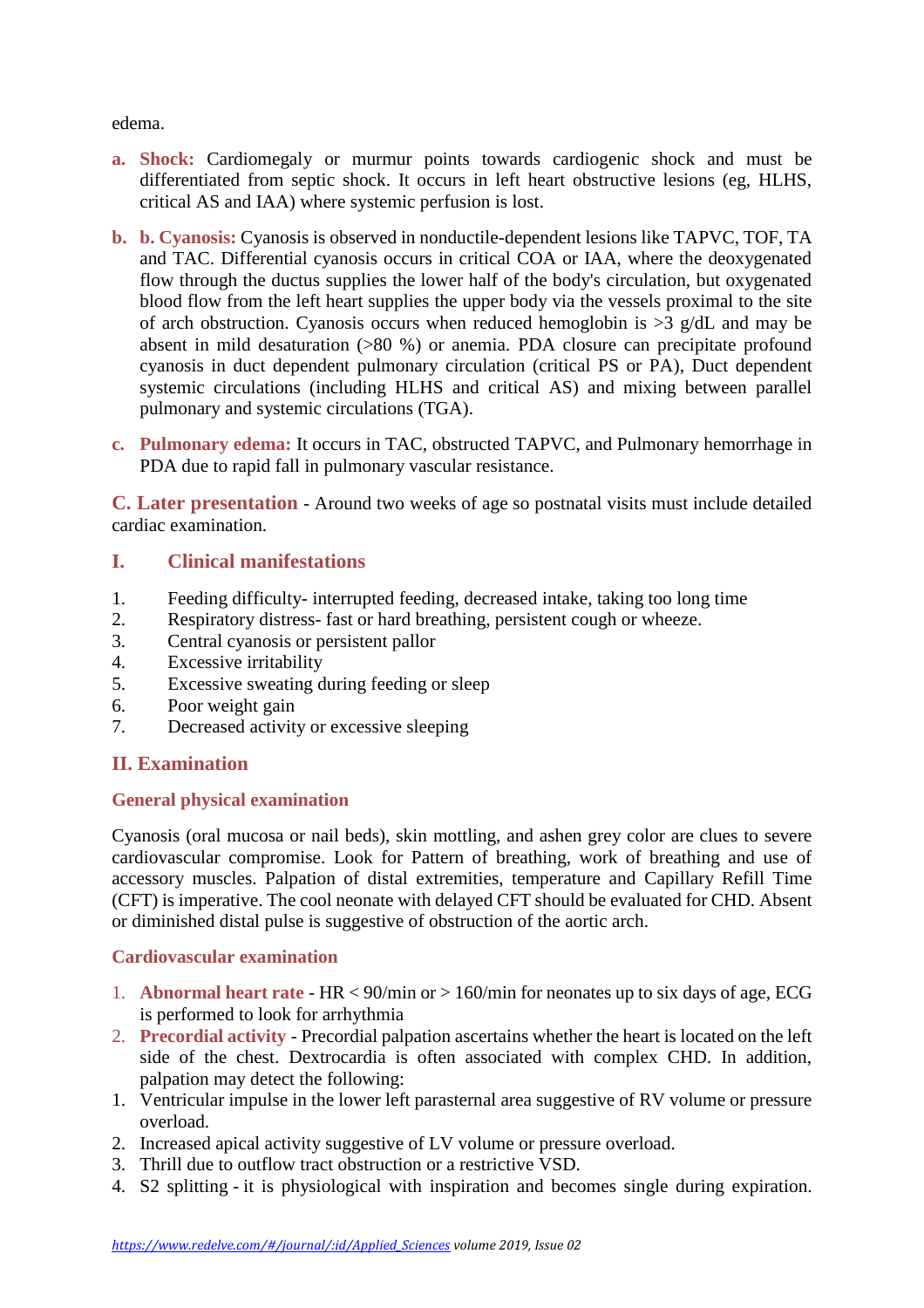Splitting is audible in 80 % of normal newborns by 48 hours of age (If HR <150/min). Single S2 occurs in Aortic and pulmonary atresia, Truncus arteriosus and PAH. A widely or fixed split S2 occurs with ASD and RBBB's.

5. Murmurs - the presence of a murmur is often associated with CHD except for HLHS, TGA, PA and cardiomyopathy, AS where murmur is absent.

#### **a. Innocent murmurs**

Commonly occurs due to pulmonary branch stenosis (peripheral pulmonary stenosis). A grade 1-2/6, mid-systolic, high-pitched or blowing ejection murmur heard best in pulmonary area with radiation to axilla and back. Still's murmur is due to vibrations of the attachments of the pulmonary valve leaflets. These low pitched, vibratory, musical, grade 1-2/6 systolic ejection murmurs are usually best heard between the lower left sternal border and apex.

## **Protocol for a baby with innocent murmur**

- 1. Review prior to discharge from hospital.
- 2. Check post-ductal (leg) 'spot' SpO2 before discharge. If post-ductal SpO2 < 95%, doECG/cardiology review.
- 3. If the diagnosis of innocent murmur is confirmed, review in OPD after 4 weeks. Inform parents to review earlier if baby develops a change in its feeding/breathing or colour.
- 4. An in-house echocardiogram is desirable (but is not essential) prior to discharge.

## **b. Pathologic murmurs**

The following features of murmurs are associated with structural heart disease:

- 1. Murmur intensity grade 3 or higher
- 2. Harsh quality
- 3. Pansystolic duration
- 4. Loudest at upper left, upper right sternal border, or apex
- 5. Abnormal S2
- 6. Absent or diminished femoral pulses or noncardiac abnormalities are associated with CHD.

## **Approach to a baby with pathologic murmur**

- 1. Review by senior specialist to confirm clinical features and/or assess need for admission to the Neonatal Unit.
- 2. Check post-ductal (leg) 'spot' SpO2 before discharge. If post-ductal SpO2 < 95%, do ECG/cardiology review.
- 3. Perform 4 limbs BP measurement.
- 4. ECG and ECHO prior to discharge.
- 5. **Peripheral arterial pulses** Decreased or absent pulses in the lower extremities with strong upper extremity pulses suggests COA or IAA.
- 6. **Four-extremity blood pressure** A systolic pressure more than 10 mm Hg higher in upper body compared to lower body is suggestive of COA or IAA.
- **C. Respiratory abnormalities** Tachypnea, grunting, nasal flaring, retractions and head bobbing are the features of pulmonary congestion due to LA volume overload.
- **D. Hepatomegaly** Hepatomegaly occurs in HLHS, coarctation, critical AS and cardiomyopathy or infradiaphragmatic TAPVC. A midline liver suggests heterotaxy syndromes associated with asplenia or polysplenia. Pulmonary disease causes push down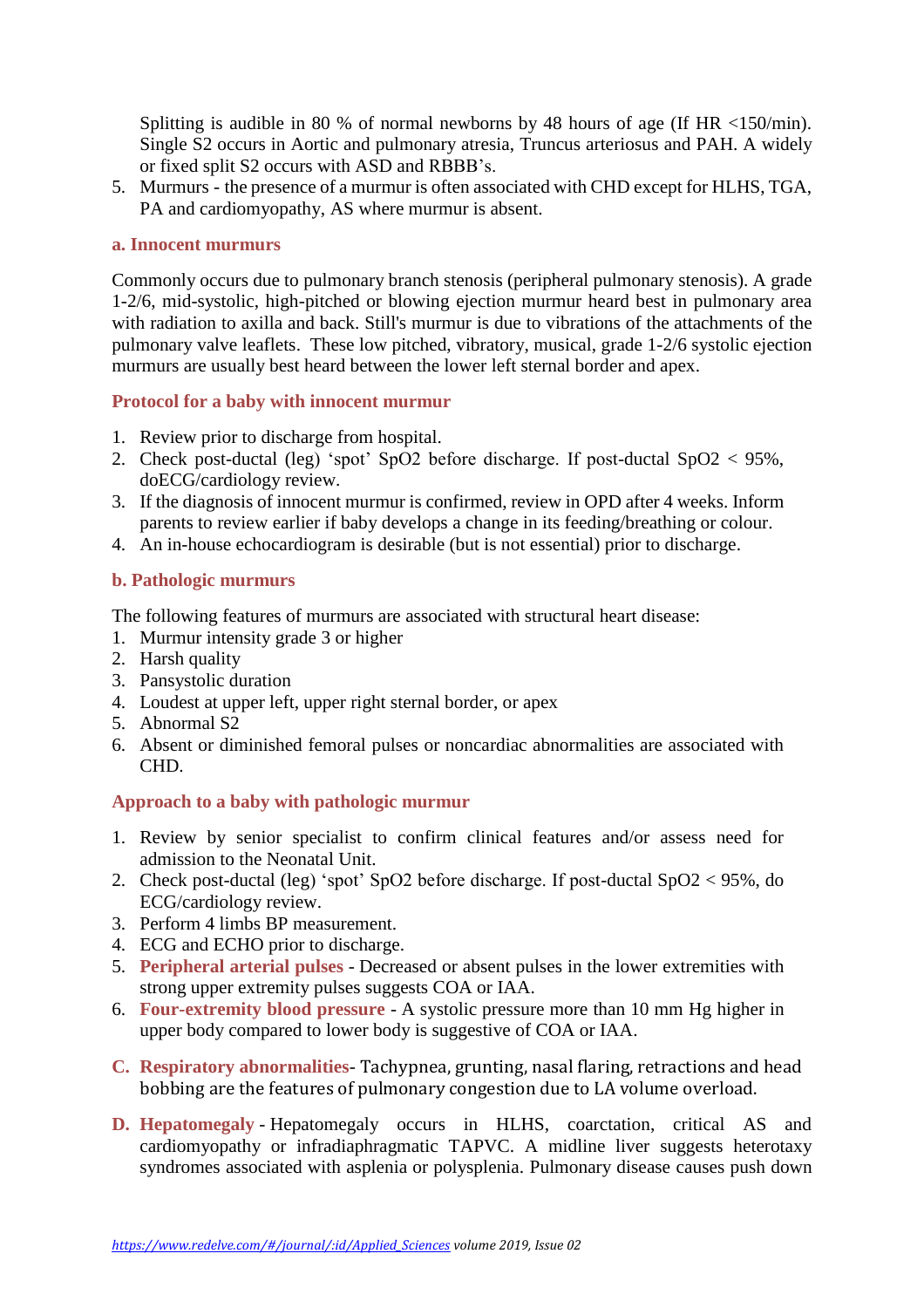liver, due to hyperinflation and flattened diaphragm but the liver span is not enlarged.

**E. Extra cardiac abnormalities** - Skeletal abnormalities, involving arms are often associated with cardiac malformations. CHD may be a component of many specific syndromes and chromosomal disorders.

## **III. Investigations**

**An Arterial blood gas** - ABG is mandatory in neonates with cyanosis. An elevated PCO2 usually indicates pulmonary disease or pulmonary congestion. Metabolic acidosis indicates poor cardiac output and pending shock. Low Sao2 and normal Pao2 indicates to methemoglobinemia.

|                               | PaO2 (Spo2)         |                  | PaO2 (Spo2)       | CO <sub>2</sub> |  |  |  |
|-------------------------------|---------------------|------------------|-------------------|-----------------|--|--|--|
|                               | @ FiO2 = $0.21$     |                  | @ Fi $02 = 1$     | Mm Hg           |  |  |  |
| Normal                        | $>70$ ( $>95$ )     |                  | >300(100)         | 35              |  |  |  |
| Pulmonary disease             | 50 (85)             |                  | >150(100)         | 50              |  |  |  |
| Neurologic disease            | 50 (85)             |                  | >150(100)         | 50              |  |  |  |
| Methemoglobinemia             | $>70$ (<85)         |                  | $>200$ (<85)      | 35              |  |  |  |
| Cardiac disease               |                     |                  |                   |                 |  |  |  |
| Parallel circulation          | $<$ 40 ( $<$ 75)    | $<$ 50 ( $<$ 85) | 35                |                 |  |  |  |
| Mixing with reduced PBF       | $<$ 40 $(<$ 75)     | $<$ 50 ( $<$ 85) | 35                |                 |  |  |  |
| Mixing without restricted PB  | 40 to 60 (75 to 93) |                  | $<$ 150 $(<$ 100) | 35              |  |  |  |
| Differential cyanosis         | Preductal           | Postductal       | Variable          | $35 - 50$       |  |  |  |
|                               | 70 (95)             | $<$ 40 ( $<$ 75) |                   |                 |  |  |  |
| Reverse Differential cyanosis | $<$ 40 ( $<$ 75)    | $>50$ ( $>90$ )  |                   |                 |  |  |  |

**Table 1:** Hypoxia test for diagnosis.

# **Hyperoxia test**

The hyperoxia test is useful in distinguishing cardiac from noncardiac causes of cyanosis, especially pulmonary disease. In this test, PaO2 is measured in the right radial artery (preductal) and in a lower extremity artery (post ductal) during the administration of room air and 100 % oxygen. The changes in PaO2 are used to differentiate the various cardiac and noncardiac causes of neonatal cyanosis (Table 1).

# **Chest radiograph**

The features suggestive of specific cardiac lesions are heart size or shape, pulmonary vascular markings, and situs of the aortic arch.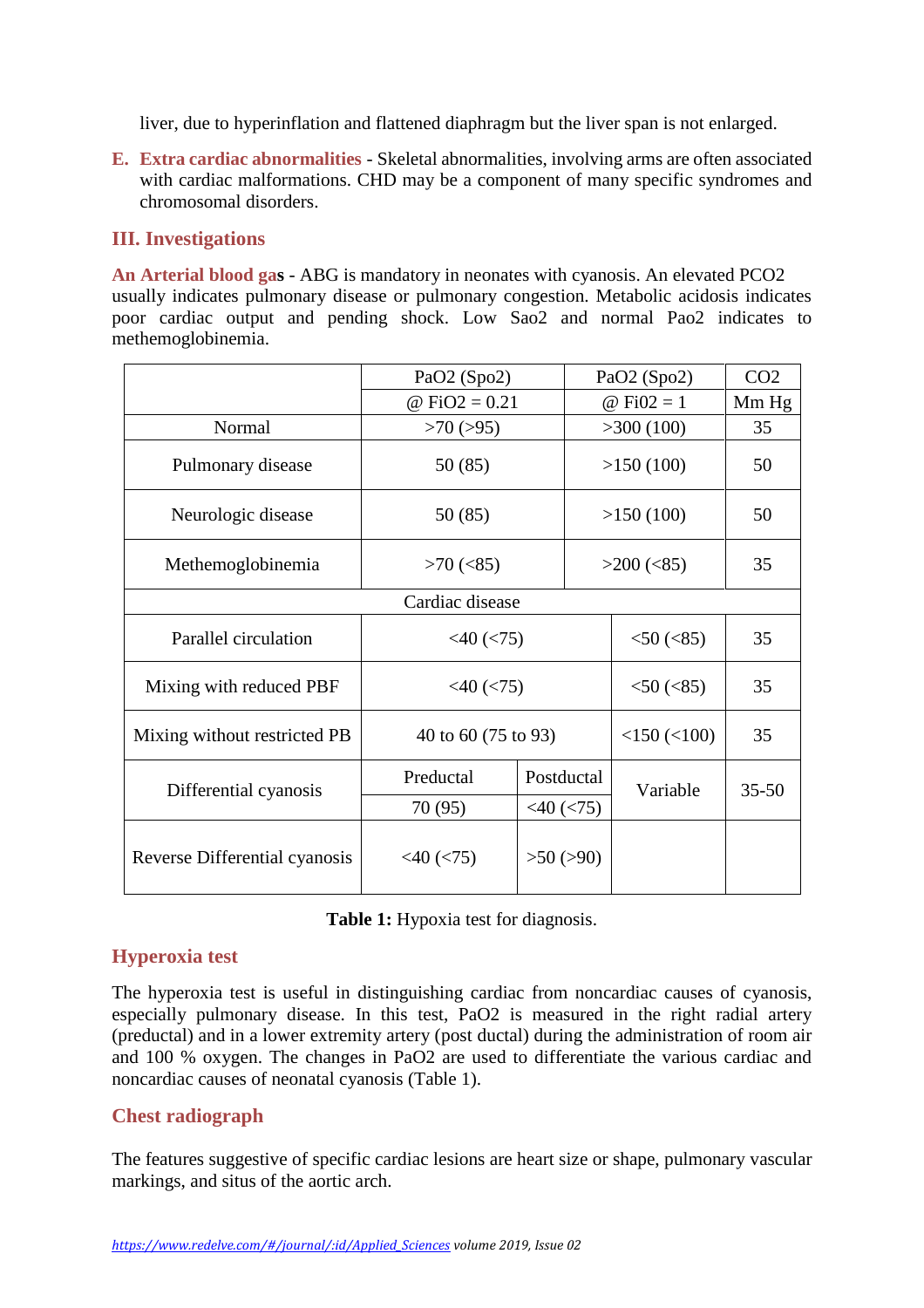## **a. Heart size or shape**

**i. Heart size:** Patients with left-sided obstructive lesions may have cardiomegaly due to heart failure. Extreme cardiomegaly due to dilated RA (since this chamber is very compliant) is seen in pulmonary atresia with intact ventricular septum or Ebstein's anomaly. Enlarged RV gives horizontal appearance of heart.

| Diagnosis             |                | Physical<br>examination | Chest xray         |               |                              | <b>ECG</b>         |                        |
|-----------------------|----------------|-------------------------|--------------------|---------------|------------------------------|--------------------|------------------------|
|                       | S <sub>2</sub> | Murmur                  | Heart<br>size      | PBF           | Percent right<br>aortic arch | <b>QRS</b><br>Axis | Hypertrophy            |
| <b>TGA</b>            | Single         | None                    | ↑                  | ↑             | $\overline{4}$               | $90 -$<br>150      | Nml                    |
| <b>TOF</b>            | Single         | Sys                     | <b>Boot</b>        |               | 20                           | $90 -$<br>150      | Nml                    |
| <b>HLHS</b>           | Single         | Sys                     | $\uparrow$         | <b>VC</b>     |                              | $90 -$<br>150      | $\downarrow$ LV forces |
| PA-IVS                | Single         | Sys                     | $\uparrow\uparrow$ | ↓             |                              | 30-90              | LVH, RAE               |
| <b>PS</b>             | Single         | <b>Sys</b>              | ↑                  | ↓             |                              | 30-90              | LVH, RAE               |
| <b>TAPVC</b>          | Split          | Sys                     | $\uparrow$ /nil    | $\uparrow$ VC |                              | $90 -$<br>150      | <b>RAE</b>             |
| Tricuspid<br>atresia  | Single         | Sys                     | ↑                  | ↓             |                              | $-30$ to<br>$-90$  | LVH, RAE               |
| Truncus<br>arteriosus | Single         | $Sys+dys$               | ↑                  | $\uparrow$    | 30                           | $90 -$<br>150      | Nml                    |
| Ebsteins              | Split          | <b>Sys</b>              | $\uparrow\uparrow$ | ↓             |                              | $90 -$<br>150      | <b>RAE</b>             |

**Table 2:** Findings on Examination, X-ray and ECG of Cyanotic Heart disease.

- **ii. Heart shape:** Characteristic abnormalities of heart shape are associated with specific lesions.
	- 1. TOF Boot-shaped
	- 2. D-TGA Egg-on-a-string pattern caused by a narrow mediastinal shadow produced by the anterior-posterior rather than right-left relationship of the great arteries.
	- 3. TAPVC Early feature is white out lung like severe HMD and Figure of eight or snowman heart is a late appearance.

## **b. Pulmonary vascular markings**

Pulmonary vascular markings are increased in patients with truncus arteriosus or common AV canal defects. Pulmonary venous congestion due to heart failure is characterized by indistinct vascular markings spreading in a butterfly distribution from the central region of the chest often seen in obstructed TAPVC, HLHS, severe COA and Cardiomyopathy.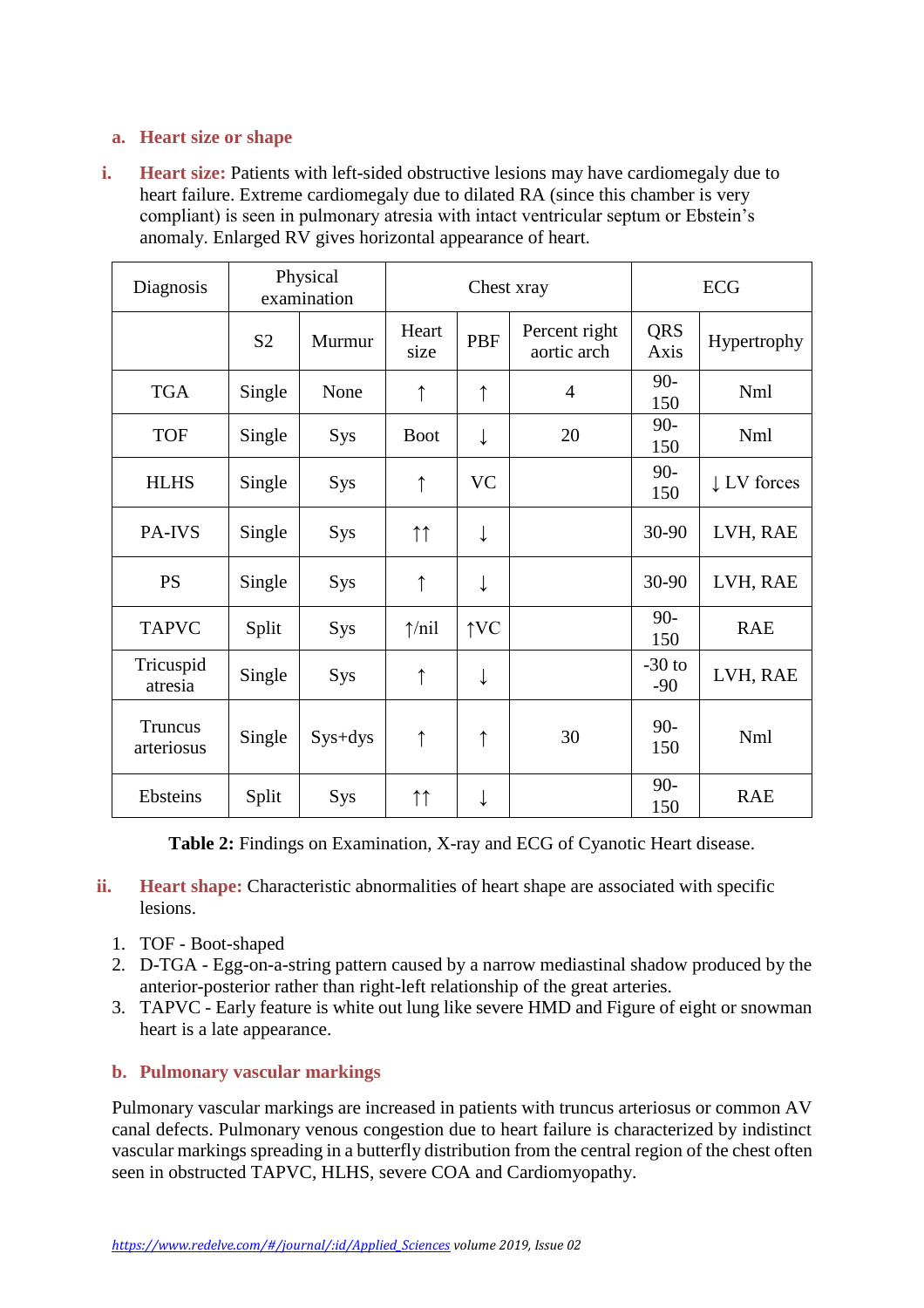#### **c. Situs of aortic arch**

The normal anatomy is a left-sided aortic arch with indentation of the left side of trachea as the arch crosses over the left main stem bronchus. Right aortic arch is found in TOF (20%) and of TAC (30%). Any lesion with right sided aortic arch is considered as TOF as it is much more common.

| Diagnosis          | Physical examination |            | Chest x-ray     |               | <b>ECG</b>      |                        |
|--------------------|----------------------|------------|-----------------|---------------|-----------------|------------------------|
|                    | S <sub>2</sub>       | Murmur     | Heart size      | PBF           | <b>QRS</b> Axis | Hypertrophy            |
| <b>TGA</b>         | Single               | None       |                 |               | 90-150          | <b>Nml</b>             |
| <b>TOF</b>         | Single               | <b>Sys</b> | <b>Boot</b>     |               | 90-150          | Nml                    |
| <b>HLHS</b>        | Single               | <b>Sys</b> |                 | <b>VC</b>     | 90-150          | $\downarrow$ LV forces |
| PA-IVS             | Single               | <b>Sys</b> | ↑↑              |               | 30-90           | LVH, RAE               |
| <b>PS</b>          | Single               | <b>Sys</b> | ↑               |               | 30-90           | LVH, RAE               |
| <b>TAPVC</b>       | Split                | <b>Sys</b> | $\uparrow$ /nil | $\uparrow$ VC | 90-150          | <b>RAE</b>             |
| Tricuspid atresia  | Single               | <b>Sys</b> | ↑               | ↓             | $-30$ to $-90$  | LVH, RAE               |
| Truncus arteriosus | Single               | $Sys+dys$  |                 | ↑             | 90-150          | Nml                    |
| Ebsteins           | Split                | <b>Sys</b> | ↑↑              |               | 90-150          | <b>RAE</b>             |

**Table 2:** Findings on Examination, X-ray and ECG of Cyanotic Heart disease.

# **C. Electrocardiogram (ECG)** When interpreting ECG, we should look at:

- 1. Rate and rhythm<br>2. P. ORS and T axe
- 2. P, QRS and T axes
- 3. Intracardiac conduction interval
- 4. Chamber enlargement or hypertrophy
- 5. Pericardial disease, ischemia, infarction, or electrolyte abnormalities.

In the fetus, RV has larger volume load than LV since there is limited pulmonary flow and thus reduced blood volume in the left heart. As a result, the normal neonatal ECG has RAD (QRS axis +90 to +180 degrees) and a precordial pattern of RVH. Lesions with small RV: LAD for age (for pulmonary atresia intact ventricular septum typically +30 to +90 degrees; for tricuspid atresia with normally related great arteries typically -30 to -90 degrees). Right atrial enlargement - Tall peaked P waves most easily identified in lead II.

## **D. Echocardiography**

## **Indications for Echocardiography**

- 1. Murmur.
- 2. Failed hyperoxia test or has an equivocal result.
- 3. Hypoxemic respiratory failure -extra-pulmonary shunting/PPHN.
- 4. Diagnose and assess hemodynamically significant PDA.
- 5. Differential saturation or BP between upper and lower limbs.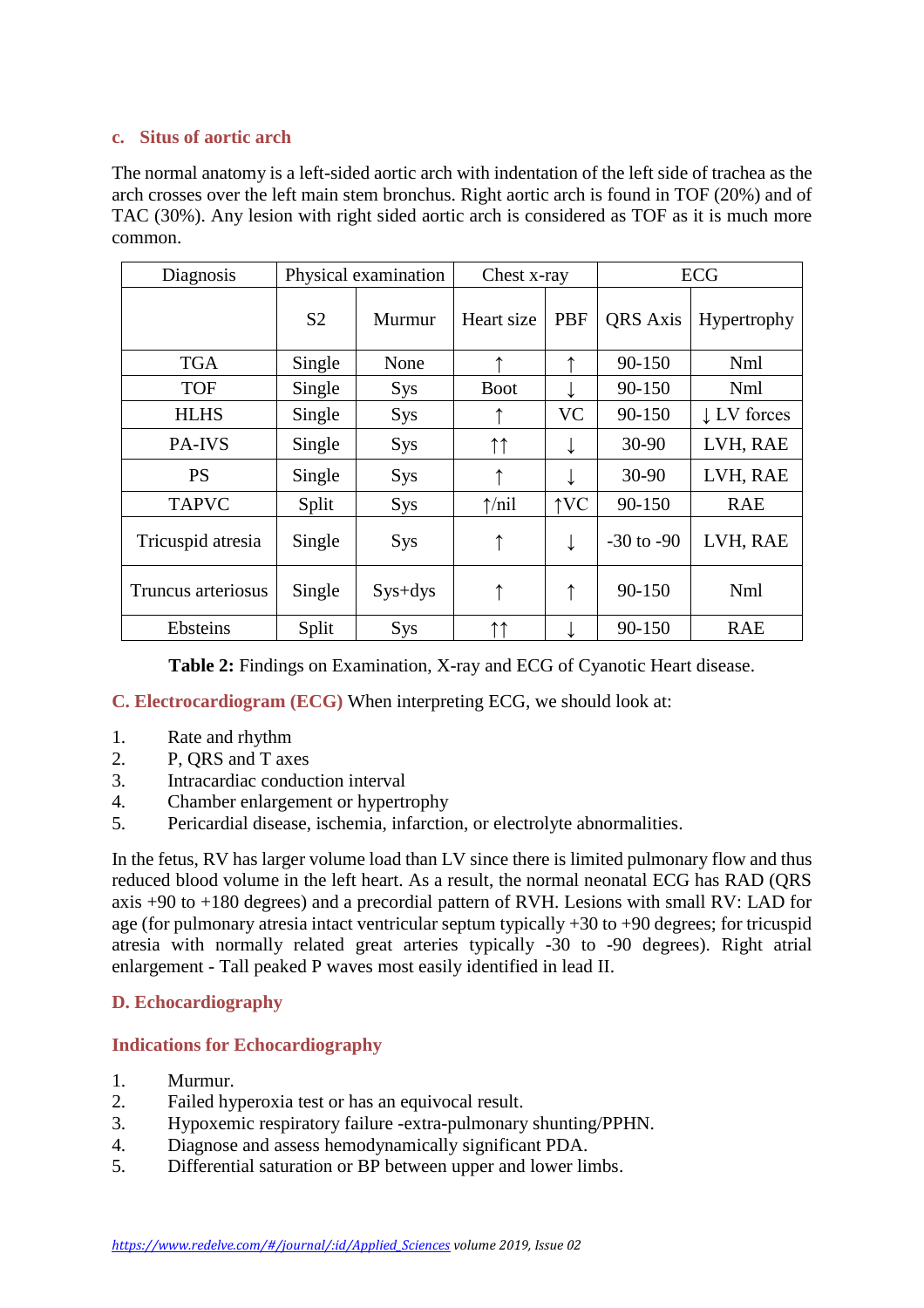- 6. Cardiomegaly in X-ray.
- 7. Screening ECHO e.g. antenatal concerns or family history of CHD.

#### **Echocardiography includes**

- 1. Detailed evaluation from multiple views (subcostal, apical, parasternal and suprasternal)
- 2. 2Dand M mode echo helps in assessing systolic ventricular function.
- 3. Doppler techniques to assess pressure gradient across stenosed valves, reduced flow in descending aorta, and to estimate RV pressure by measuring pressure gradient between RV and RA.
- 4. Color Doppler defines direction of blood flow in shunts and regurgitant valves, acceleration of flow as across ASD or stenosed valves and finds collateral vessels and AV fistulas.

#### **E. Diagnostic catheterization:**

Tosee aortopulmonary collaterals in TOF, RV to coronary fistula in PA and to study hemodynamics after initial palliative surgery.

## **IV. Initial management**

#### **A. General supportive care**

- 1. Temperature maintenance.
- 2. Vital signs including Four limb saturation and BP.
- 3. 12 lead ECG.
- 4. An adequate airway should be established immediately.
- 5. Oxygen and/or mechanical ventilation as needed.
- 6. Fluids and inotropes if poor perfusion and hypotension.
- 7. IV access- UVC/UACs.
- 8. Correction and monitoring of acid-base balance.
- 9. Metabolic derangements (hypoglycemia, hypocalcemia) corrected.
- 10. Treat sepsis with antibiotics and polycythemia (PCV > 70%) with partial exchange.

#### **B. Specific CHD measures**

#### **A Prostaglandin E1**

Start PGE1 if suspecting duct dependent lesion do not wait for the ECHO.

- If the ductus is large start with 0.01 mcg/kg/min (maximum dose of 0.1 mcg/kg/min) and if restrictive or the status of the ductus is unknown, then start at 0.05 mcg/kg/min
- Complications include hypotension, tachycardia, and apnea. Intubation if apnea occurs at any time during infusion.
- Deterioration after starting PGE1occurs in obstructive TAPVC, HLHS, cortriatriatum, severe mitral stenosis or atresia, or D-TGA associated with restrictive atrial shunting. Urgent echo followed by interventional cardiac catheterization or surgery.
- Prostaglandin E2 = Dinoprostone: may also be used. Dose is Oral 20-25 mg/kg/hourly and IV 0.003mcg/kg/minute initially and upto 0.02mcg/kg/minute.

## **B Cardiac failure**

- Oxygen therapy.
- Restrict fluid intake to 100-120 ml/kg/day.
- Check urea and electrolytes for base line values.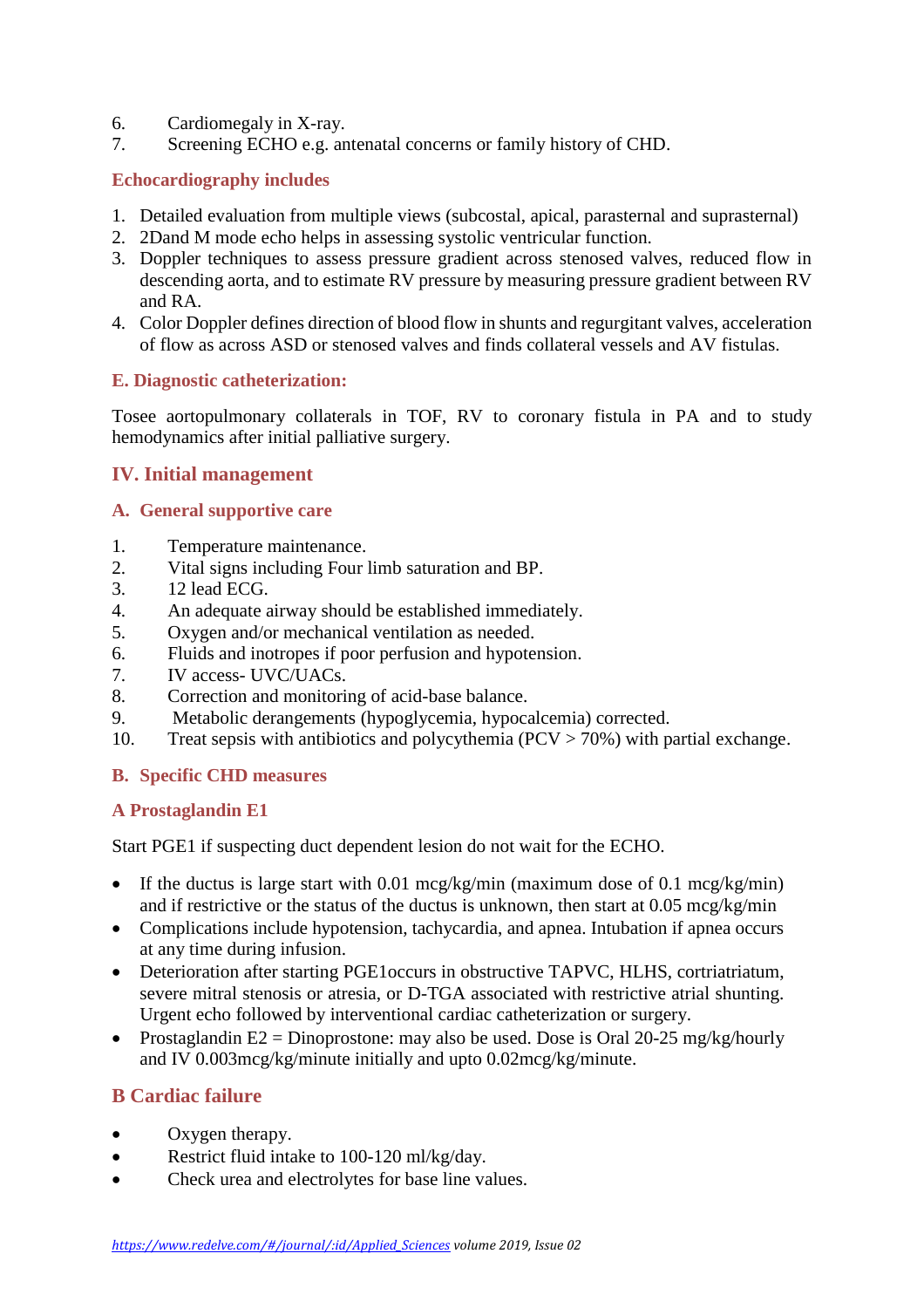- Furosemide 1-2mg/kg once or twice daily.
- Oral digitalization: 15mcg/kg/dose and total 3 doses at interval of 8 to 12 hours.
- Maintenance oral: 10mcg/kg/dose every 24 hours.
- Check electrolytes regularly and give potassium supplements if needed.
- Modify the dose according to weight.
- When digoxin toxicity is suspected check digoxin levels.

#### **C. Arrhythmias**

#### **Paroxysmal supra ventricular tachycardia**

It is the commonest serious arrhythmia HR- 180-300 /min with normal QRS complexes on ECG. Look for abnormal P waves, short PR interval and delta waves suggestive of WPW syndrome.

#### **Treatment**

- Try vagal stimulation first ice bag on the face or massage the eyes for a few seconds. Try twice under ECG monitoring if no response:
- Adenosine is the drug of choice. Give rapid push 50mcg/kg/dose and increase by 50 mcg/kg/dose every 3 to 4 minutes to a maximum of 300 mcg/kg/dose. Response is immediate with transient flushing and arrhythmia seen on ECG. Recurrence is common but can be repeated at 2 to 5 minutes' intervals.
- DC Cardio version: If hemodynamically unstable cardio version with  $0.5 2$  joules /kg.
- Maintenance drugs: Digoxin- 5 mcg/kg BD or propranolol 0.5-1mg/kg/dose TDS. Propranolol may cause apnea and hypoglycemia. Digoxin should not be given in WPW syndrome because of risk of enhancing ante grade conduction across the accessory pathway. Amiodarone may also be used. Verapamil is contraindicated.
- **1. Atrial flutter and AV reciprocating tachycardia:** Rapid trans esophageal atrial pacing.
- **2. Ventricular Tachycardia:** It is associated with hypoxemia, shock, electrolyte disturbance, digoxin and catecholamine toxicity, prolonged QTc syndrome and intra myocardial tumors.

#### **Treatment**

- Treat underlying cause.
- Hemodynamically stable- lidocaine bolus (1-2mg/kg) and maintenance (20-50ug/kg/min).
- Hemodynamically compromised is given DC cardio version 1-2j/kg.

#### **Ventricular Fibrillation**

It is a preterminal arrhythmia. There is coarse irregular pattern on ECG with no identifiable QRS complexes. There are no peripheral pulses or heart sounds on examination. CPR should be initiated and defibrillation starting of 1-2 j/kg performed. A bolus of lidocaine 1mg/kg followed by infusion should be started. Once the neonate is resuscitated the underlying problem evaluated and treated.

#### **Congenital Heart Block**

May be isolated or associated with a-v septal defects, maternal SLE and anti ro antibodies. Usually asymptomatic if HR >50/min, narrow QRS, normal heart size; treatment of Heart failure (HR < 40/min) or associated heart disease.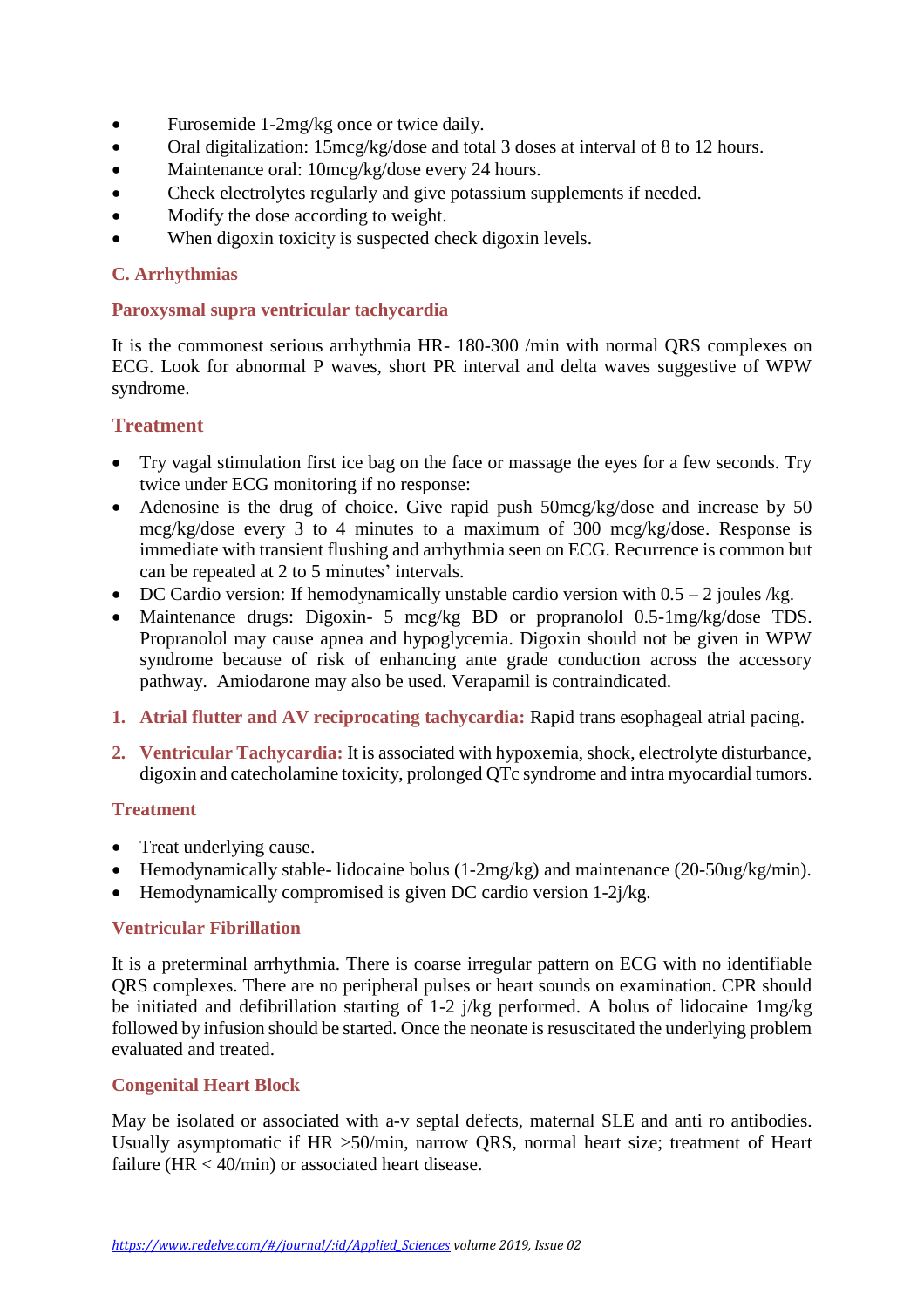## **Treatment**

- Diuretics if heart failure.
- Isoprenaline infusion in 5% Dextrose, 0.2mcg/kg/min.
- Cardiac Pacing.
- **d. Cardiac catheterization** palliative by improving cyanosis or be corrective by relieving obstruction to flow.
- 1. Balloon atrial septostomy D-TGA with restrictive ASD.
- 2. Balloon valvuloplasty critical PS or AS.
- 3. Trans catheter occlusion of pulmonary AV malformations.

## **VI. Transport**

There should be detailed and complete communication of information between the Referring hospital staff, the transport team and accepting hospital staff under instructions of pediatric cardiologist.

- 1. Communication to referral hospital
- 2. Reliable vascular access and if possible UVC to be inserted
- 3. Prostaglandin infusion with infusion pump titrate to keep spo2 at least 80%
- 4. Inotropes if required
- 5. Patent airway if necessary, intubate and ventilate
- 6. Correct blood pressure, acidosis and maintain euglycemia.
- 7. Avoid 100% oxygen for the risk of duct closure.
- 8. Hemodynamic status including Heart rate, BP, and distal perfusion should be reassessed.

## **References**

- 1. Keane JF, Fyler DC, Lock JE (2006) [Nadas Pediatric cardiology, 2nd](https://www.elsevier.com/books/nadas-pediatric-cardiology/keane/978-1-4160-2390-6) ed. WB Saunders.
- 2. [Liske MR, Greeley CS, Law DJ,](https://pediatrics.aappublications.org/content/118/4/e1250.comments) Reich JD, Morrow WR, et al. (2006) Report of tennesse task force on [screening newborn infants for critical congenital heart disease. Pediatrics' 118\(4\):](https://pediatrics.aappublications.org/content/118/4/e1250.comments) e1250-e1256.
- 3. [Mahle WT, Martin GR, Beekman RH 3rd, Morrow WR](https://www.researchgate.net/publication/313609717_Section_on_Cardiology_and_Cardiac_Surgery_Executive_Committee_Endorsement_of_Health_andHuman_Services_recommendation_for_pulse_oximetry_screening_for_critical_congenital_heart_disease) (2012) Section on Cardiology and Cardiac Surgery [Executive Committee. Endorsement of Health and Human Services recommendation for pulse oximetry](https://www.researchgate.net/publication/313609717_Section_on_Cardiology_and_Cardiac_Surgery_Executive_Committee_Endorsement_of_Health_andHuman_Services_recommendation_for_pulse_oximetry_screening_for_critical_congenital_heart_disease)  [screening for critical congenital heart disease. Pediatrics](https://www.researchgate.net/publication/313609717_Section_on_Cardiology_and_Cardiac_Surgery_Executive_Committee_Endorsement_of_Health_andHuman_Services_recommendation_for_pulse_oximetry_screening_for_critical_congenital_heart_disease) 129(1):190-192.
- 4. [Riede FT, Wörner C, Dähnert I, Möckel A, Kostelka M,](https://www.ncbi.nlm.nih.gov/pubmed/20195633) et al. (2010) Effectiveness of neonatal pulse [oximetry screening for detection of critical congenital heart disease in daily clinical routine--results](https://www.ncbi.nlm.nih.gov/pubmed/20195633)  [from a prospective multicenter study. Eur J Pediatr](https://www.ncbi.nlm.nih.gov/pubmed/20195633) 169(8): 975-981.
- 5. [Thangaratinam S, Brown K, Zamora J, Khan KS, Ewer AK](https://www.ncbi.nlm.nih.gov/pubmed/22554860) (2012) Pulse oximetry screening for critical [congenital heart defects in asymptomatic newborn babies: a systematic review and meta-analysis.](https://www.ncbi.nlm.nih.gov/pubmed/22554860)  [Lancet. 379\(9835\):](https://www.ncbi.nlm.nih.gov/pubmed/22554860) 2459-2464.
- 6. Rein AJ, Omokhodian SI, NirA (2000) [Significance of a cardiac murmur as the sole clinical sign in the](https://www.ncbi.nlm.nih.gov/pubmed/11005364)  [newborn. ClinPeadiatr 39\(9\): 511-](https://www.ncbi.nlm.nih.gov/pubmed/11005364)520.
- 7. Krishnan US (2002) [Approach to congenital heart disease in the Neonate. Indian Journal of Pediatrics](https://www.ncbi.nlm.nih.gov/pubmed/12139136)  [69 \(6\):](https://www.ncbi.nlm.nih.gov/pubmed/12139136) 501-505.
- 8. [Donofrio MT, Moon-Grady AJ, Hornberger LK, Copel JA, Sklansky MS,](https://www.ncbi.nlm.nih.gov/pubmed/24763516) et al. (2014) Diagnosis and treatment of fetal cardiac disease: a [scientific statement from the American Heart Association.](https://www.ncbi.nlm.nih.gov/pubmed/24763516)  American Heart Association Adults with [Congenital Heart Disease Joint Committee of the Council on](https://www.ncbi.nlm.nih.gov/pubmed/24763516)  [Cardiovascular Disease in the Young and Council on Clinical Cardiology, Council on Cardiovascular](https://www.ncbi.nlm.nih.gov/pubmed/24763516)